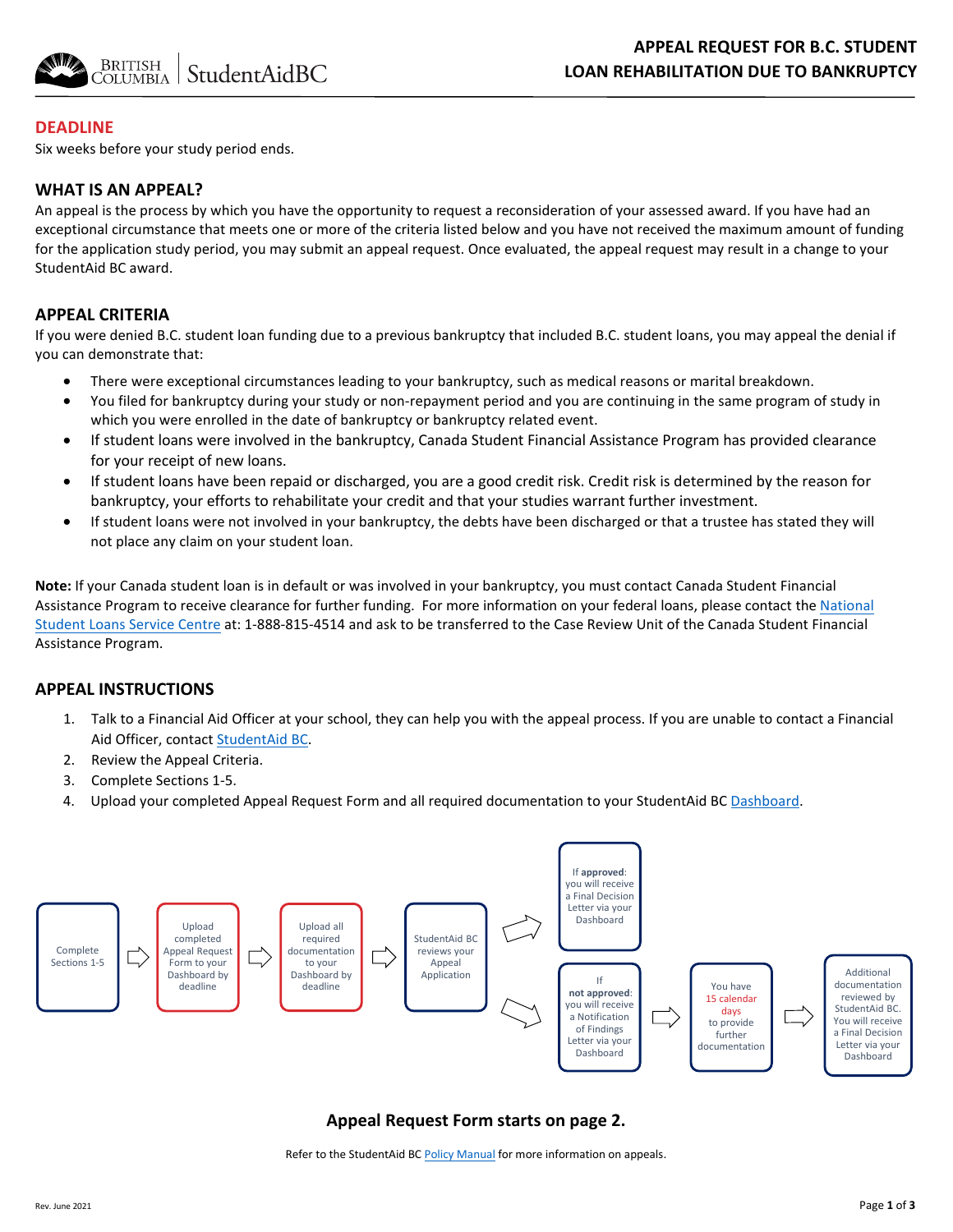**BRITISH** StudentAidBC COLUMBIA

# **APPEAL REQUEST FOR B.C. STUDENT LOAN REHABILITATION DUE TO BANKRUPTCY**

# **SECTION 1 – STUDENT INFORMATION**

|                                               | STUDENT'S SOCIAL INSURANCE NUMBER |  |  |  |  |  |  |  |  |  |  | STUDENT'S APPLICATION NUMBER |  |  |  |  |  |  |  |  |  |
|-----------------------------------------------|-----------------------------------|--|--|--|--|--|--|--|--|--|--|------------------------------|--|--|--|--|--|--|--|--|--|
|                                               |                                   |  |  |  |  |  |  |  |  |  |  |                              |  |  |  |  |  |  |  |  |  |
|                                               | <b>STUDENT'S LAST NAME</b>        |  |  |  |  |  |  |  |  |  |  |                              |  |  |  |  |  |  |  |  |  |
|                                               |                                   |  |  |  |  |  |  |  |  |  |  |                              |  |  |  |  |  |  |  |  |  |
| STUDENT'S FIRST NAME<br><b>MIDDLE INITIAL</b> |                                   |  |  |  |  |  |  |  |  |  |  |                              |  |  |  |  |  |  |  |  |  |
|                                               |                                   |  |  |  |  |  |  |  |  |  |  |                              |  |  |  |  |  |  |  |  |  |

## **SECTION 2 – REQUIRED DOCUMENTATION**

You must submit all of the following documentation to your StudentAid BC [Dashboard](https://studentaidbc.ca/dashboard) to support your appeal request:

- **A letter** explaining the reason you are filing for bankruptcy. The letter must include:
	- Specific details of your actions to rehabilitate yourself financially since the bankruptcy.
	- Your educational and career goals, including the number of semesters required to finish your program of study.

**A letter from your institution** confirming your enrolment in the same program.

**Unofficial copy of all post-secondary transcripts.**

**A letter from a responsible third party** (counsellor, doctor, religious advisor, family friend or relative) confirming the reasons for your bankruptcy and your educational and career goals.

**A copy of bankruptcy papers** filed through the trustee showing the date of the bankruptcy, amounts owning to creditors and, if applicable, the date of discharge.

**All relevant supporting documentation** applicable to your circumstance. This documentation may include:

- Medical documentation indicating the date of illness, how the condition contributed to your bankruptcy and your ability to study at a full course load.
- Documentation of separation or divorce.

#### **YOUR ASSESSMENT WILL BE DELAYED OR DENIED IF YOU DO NOT SUBMIT ALL REQUIRED DOCUMENTATION.**

## **SECTION 3 – MONTHLY EXPENSES**

| MORTGAGE/RENT          | \$<br>.00 | <b>PHONE</b>             | \$<br>.00 |
|------------------------|-----------|--------------------------|-----------|
| <b>SECOND MORTGAGE</b> | \$<br>.00 | DAYCARE                  | \$<br>.00 |
| <b>FOOD</b>            | \$<br>.00 | <b>TRANSPORTATION</b>    | \$<br>.00 |
| MEDICAL                | \$<br>.00 | <b>VEHICLE PAYMENT 1</b> | \$<br>.00 |
| <b>DENTAL</b>          | \$<br>.00 | <b>VEHICLE PAYMENT 2</b> | \$<br>.00 |
| <b>HYDRO</b>           | \$<br>.00 | <b>VEHICLE INSURANCE</b> | \$<br>.00 |
| CABLE                  | \$<br>.00 | <b>VEHICLE UPKEEP</b>    | \$<br>.00 |
| <b>WATER</b>           | \$<br>.00 | GAS                      | \$<br>.00 |